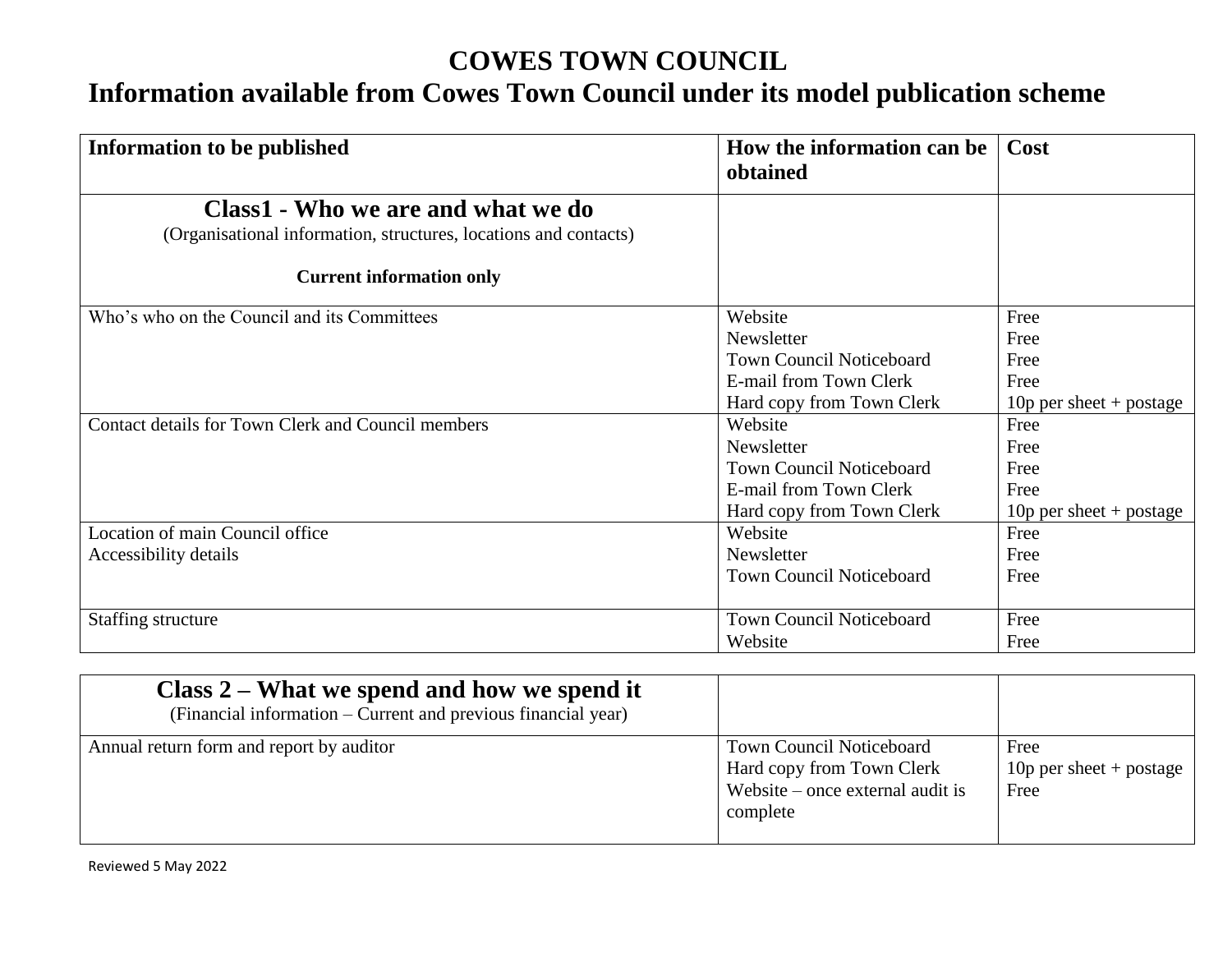| Finalised budget                                        | Website                     | Free                       |
|---------------------------------------------------------|-----------------------------|----------------------------|
|                                                         | E-mail from Town Clerk      | Free                       |
|                                                         | Hard copy from Town Clerk   | 10 $p$ per sheet + postage |
| Precept                                                 | Hard copy from Town Clerk   | 10 $p$ per sheet + postage |
| Borrowing Approval letter                               | None/not available          | N/A                        |
| Financial Standing Orders and Regulations               | Website                     | Free                       |
|                                                         | E-mail                      | Free                       |
|                                                         | Hard copy                   | 10 $p$ per sheet + postage |
| Grants given and received                               | <b>Town Council minutes</b> | 10p per sheet              |
|                                                         | Hard copy from Town Clerk   | ) + postage                |
|                                                         | Website                     | Free                       |
| List of current contracts awarded and value of contract | Hard copy from Town Clerk   | 10 $p$ per sheet + postage |
| Members' allowances and expenses                        | Hard copy from Town Clerk   | 10 $p$ per sheet + postage |

| Class 3 – What our priorities are and how we are doing<br>(Strategies and plans, performance indicators, audits, inspections and reviews) |                           |                            |
|-------------------------------------------------------------------------------------------------------------------------------------------|---------------------------|----------------------------|
| Town Plan                                                                                                                                 | None                      | N/A                        |
| Town Mayors Report to Annual Town Meeting                                                                                                 | Website                   | Free                       |
|                                                                                                                                           | Hard copy from Town Clerk | 10 $p$ per sheet + postage |
| <b>Quality status</b>                                                                                                                     | Hard copy from Town Clerk | 10 $p$ per sheet + postage |
| Local charters drawn up in accordance with DCLG guidelines                                                                                | None                      | N/A                        |

| Class 4 – How we make decisions                                          |                                 |                            |
|--------------------------------------------------------------------------|---------------------------------|----------------------------|
| (Decision making processes and records of decisions)                     |                                 |                            |
| Timetable of meetings (Council, any committee/sub-committee meetings and | <b>Town Council Noticeboard</b> | Free                       |
| Town meetings)                                                           | Website                         | Free                       |
|                                                                          | Hard copy from Town Clerk       | 10 $p$ per sheet + postage |
| Agendas of meetings (as above)                                           | <b>Town Council Noticeboard</b> | Free                       |
|                                                                          | Library                         | View only                  |
|                                                                          | Website                         | Free                       |
|                                                                          | E-mail from Town Clerk          | Free                       |
|                                                                          | Hard copy from Town Clerk       | 10 $p$ per sheet + postage |
| Minutes of meetings                                                      | Website/E-mail                  | Free                       |
|                                                                          | <b>Town Library</b>             | View only                  |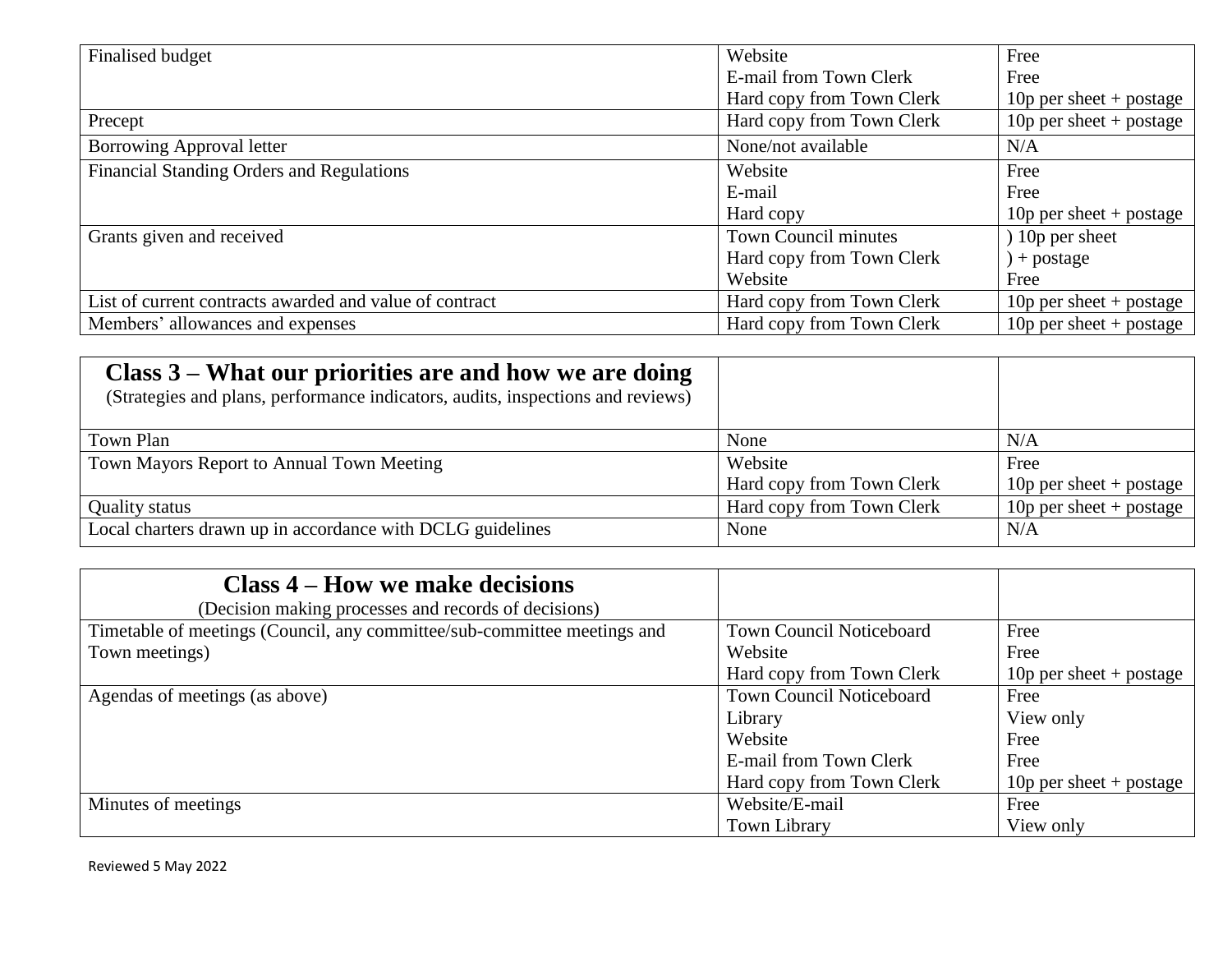|                                                                                                                                                                                                                                                 | Hard copy from Town Clerk                                | 10 $p$ per sheet + postage         |
|-------------------------------------------------------------------------------------------------------------------------------------------------------------------------------------------------------------------------------------------------|----------------------------------------------------------|------------------------------------|
| Reports presented to council meetings (current meeting only)                                                                                                                                                                                    | Hard copy from Town Clerk<br>Website                     | 10p per sheet + postage<br>Free    |
| Responses to consultation papers (Current meeting only)                                                                                                                                                                                         | Hard copy from Town Clerk                                | 10p per sheet + postage            |
| Responses to planning applications                                                                                                                                                                                                              | Minutes on website<br><b>IW Council Planning Website</b> | Free<br>Free                       |
| Bye-laws                                                                                                                                                                                                                                        | None                                                     | N/A                                |
| Class $5 -$ Our policies and procedures<br>(Current written protocols, policies and procedures for delivering our services and<br>responsibilities)<br>Current information only<br>Policies and procedures for the conduct of council business: |                                                          |                                    |
| Standing orders & Financial Regulations                                                                                                                                                                                                         | Website                                                  | Free                               |
|                                                                                                                                                                                                                                                 | E-mail                                                   | Free                               |
|                                                                                                                                                                                                                                                 | Hard copy from Town Clerk                                | 10 $p$ per sheet + postage         |
| Committee and sub-committee terms of reference                                                                                                                                                                                                  | Hard copy from the Town Clerk.<br>Website                | 10p per sheet + postage<br>Free    |
| Delegated authority in respect of officers                                                                                                                                                                                                      | Standing Orders & Financial Regs.                        | See above                          |
| Code of Conduct                                                                                                                                                                                                                                 | Website<br>Hard copy from Town Clerk                     | Free<br>10 $p$ per sheet + postage |
| Other Policy statements                                                                                                                                                                                                                         | Hard copy from Town Clerk<br>Website                     | 10 $p$ per sheet + postage<br>Free |
| Policies and procedures for the provision of services and staff:                                                                                                                                                                                |                                                          |                                    |
| Internal policies relating to the delivery of services                                                                                                                                                                                          | None                                                     | N/A                                |
| Equality and diversity policy                                                                                                                                                                                                                   | Website<br>Hard copy from Town Clerk                     | Free<br>10 $p$ per sheet + postage |
| Health and safety risk assessments                                                                                                                                                                                                              | Hard copy from Town Clerk                                | 10 $p$ per sheet + postage         |
| Policies and procedures for handling requests for information                                                                                                                                                                                   | Hard copy from the Town Clerk<br>Website                 | 10 $p$ per sheet + postage<br>Free |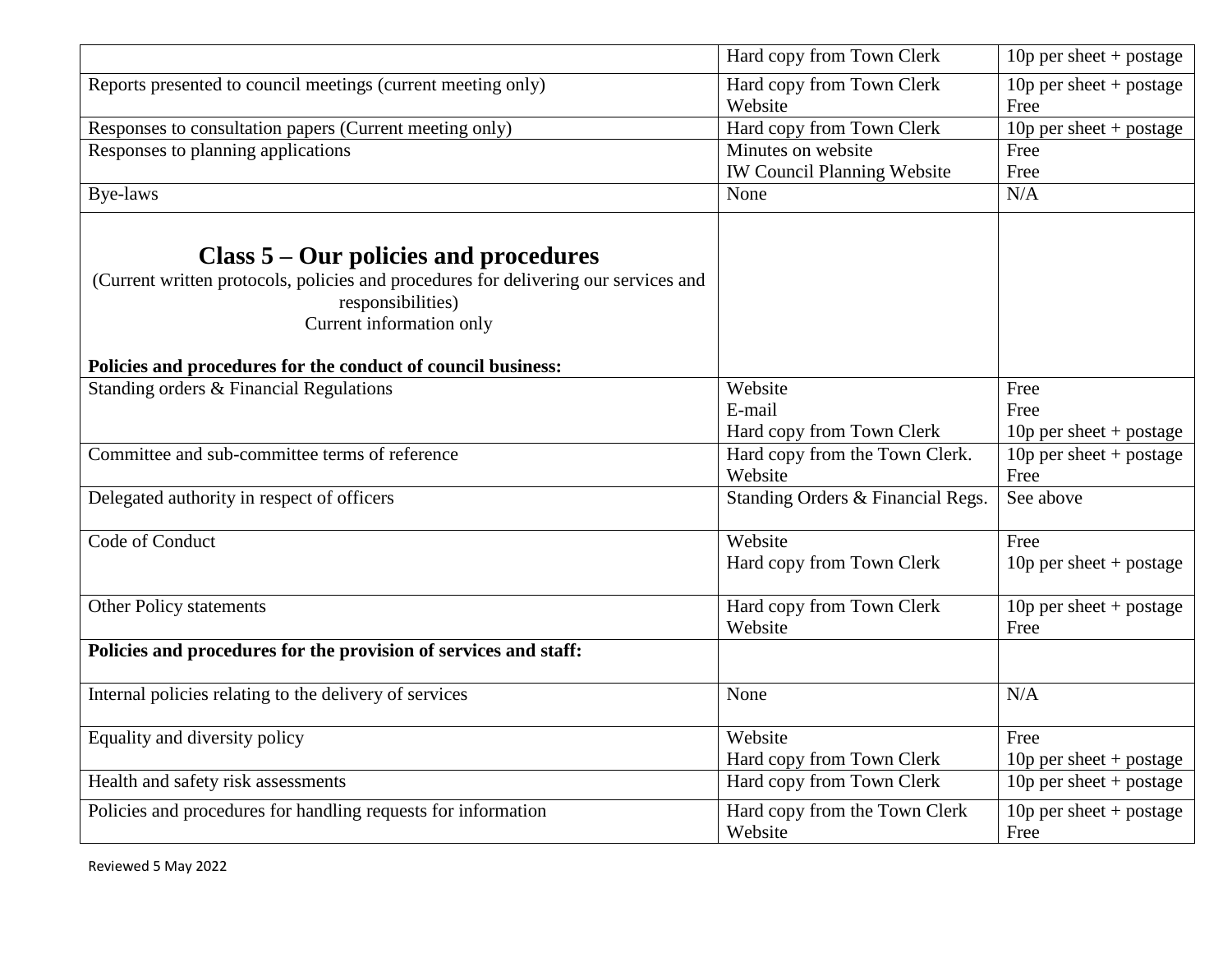| Complaints procedures                                                            | Website                      | Free                       |
|----------------------------------------------------------------------------------|------------------------------|----------------------------|
|                                                                                  | Hard copy from Town Clerk    | 10p per sheet + postage    |
| <b>Information and Data Protection Policy</b>                                    | Website                      | Free                       |
|                                                                                  | Hard copy from Town Clerk    | 10 $p$ per sheet + postage |
| Document Retention and Disposal Policy                                           | Website                      | Free                       |
|                                                                                  | Hard copy from Town Clerk    | 10p per sheet + postage    |
| Schedule of charges (for the publication of information)                         | None                         | N/A                        |
| Class $6$ – Lists and Registers<br>Currently maintained lists and registers only |                              |                            |
| Any publicly available register or list                                          | None                         | N/A                        |
| <b>Assets Register</b>                                                           | Viewing only (Town Clerk)    | Free                       |
| Disclosure log                                                                   | None                         | N/A                        |
| Register of members' interests                                                   | Website                      | Free                       |
|                                                                                  | Viewing only (Town Clerk) or | Free                       |
|                                                                                  | I.W. Council                 |                            |
| Register of gifts and hospitality                                                | Viewing only (Town Clerk)    | Free                       |

| Class $7 -$ The services we offer                                                  |                               |                            |
|------------------------------------------------------------------------------------|-------------------------------|----------------------------|
| Current information only                                                           |                               |                            |
|                                                                                    |                               |                            |
| <b>Allotments</b>                                                                  | None                          | N/A                        |
| Burial grounds and closed churchyards                                              | None                          | N/A                        |
| Community centres and village halls                                                | None                          | N/A                        |
| Parks, playing fields and recreational facilities                                  | None                          | N/A                        |
| Seating, litter bins, clocks, memorials and lighting                               | Hard copy from Town Clerk     | 10 $p$ per sheet + postage |
| Bus shelters                                                                       | None                          | N/A                        |
| <b>Markets</b>                                                                     | None                          | N/A                        |
| Public conveniences – Northwood Recreation Ground, Northwood Park, Medina          | Hard copy from the Town Clerk | 10 $p$ per sheet + postage |
| Road, Mornington Road, The Cut, The Parade                                         |                               |                            |
| Agency agreements                                                                  | None                          | N/A                        |
| A summary of services for which the council is entitled to recover a fee, together | None                          | N/A                        |
| with those fees (e.g. burial fees)                                                 |                               |                            |